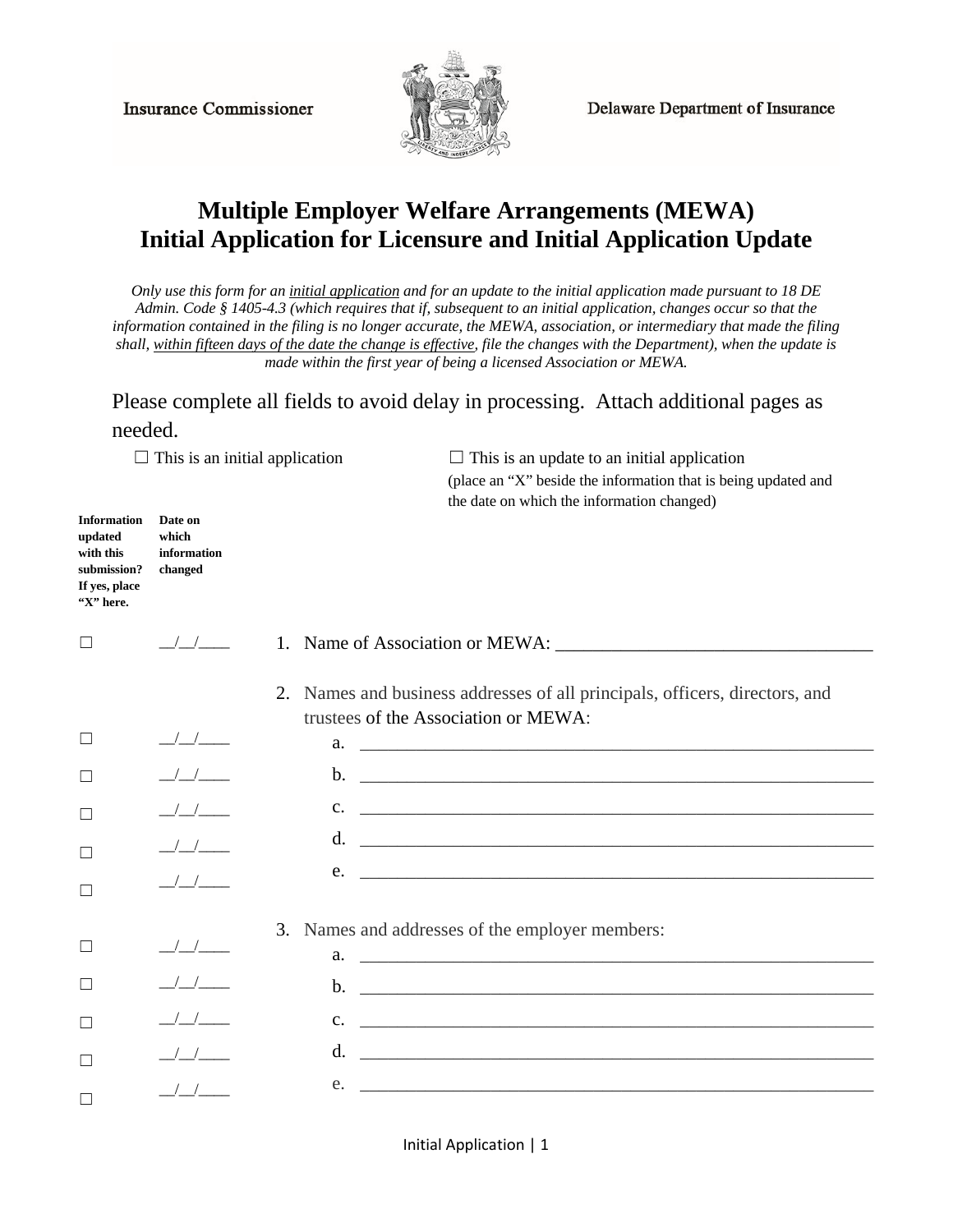|         |                                       | 4. Names and addresses of trustees or other persons responsible for the                                                                                                        |
|---------|---------------------------------------|--------------------------------------------------------------------------------------------------------------------------------------------------------------------------------|
| ⊔       | $\frac{\frac{1}{2}}{\frac{1}{2}}$     | MEWA's or the Association's operation:                                                                                                                                         |
| $\Box$  | $\frac{1}{2}$                         |                                                                                                                                                                                |
|         |                                       | $c.$ $\overline{\phantom{a}}$                                                                                                                                                  |
| □       |                                       |                                                                                                                                                                                |
| □       | $\frac{1}{2}$                         | $e.$ $\overline{\phantom{a}}$                                                                                                                                                  |
|         |                                       |                                                                                                                                                                                |
|         |                                       | List the contact information for where communications are to be received<br>5 <sub>1</sub><br>for the Company:                                                                 |
| $\Box$  | $\frac{\frac{1}{2}}{\frac{1}{2}}$     |                                                                                                                                                                                |
| $\perp$ | $\frac{1}{2}$                         |                                                                                                                                                                                |
|         | $\frac{1}{2}$                         |                                                                                                                                                                                |
| $\Box$  | $\frac{\sqrt{1-\sqrt{1-\frac{1}{2}}}$ | 6. Set forth the eligibility requirements for membership in the Association or<br>MEWA (add additional pages if more space is needed):                                         |
|         |                                       |                                                                                                                                                                                |
|         | $\frac{1}{2}$                         | 7. Are fees charged for membership in the Association or MEWA;<br>YES $\Box$ or NO $\Box$ .<br>If yes, please provide details of the fee structure, including amounts charged: |
| $\perp$ | $\frac{1}{2}$                         | 8. Are the Association or MEWA's benefits or coverage fully insured;<br>$YES \Box$ or NO $\Box$<br>If no, please provide explanation:                                          |
| $\Box$  | $\frac{\sqrt{}}{\sqrt{2}}$            | 9. List the name of the insurer that insures the Association or MEWA:                                                                                                          |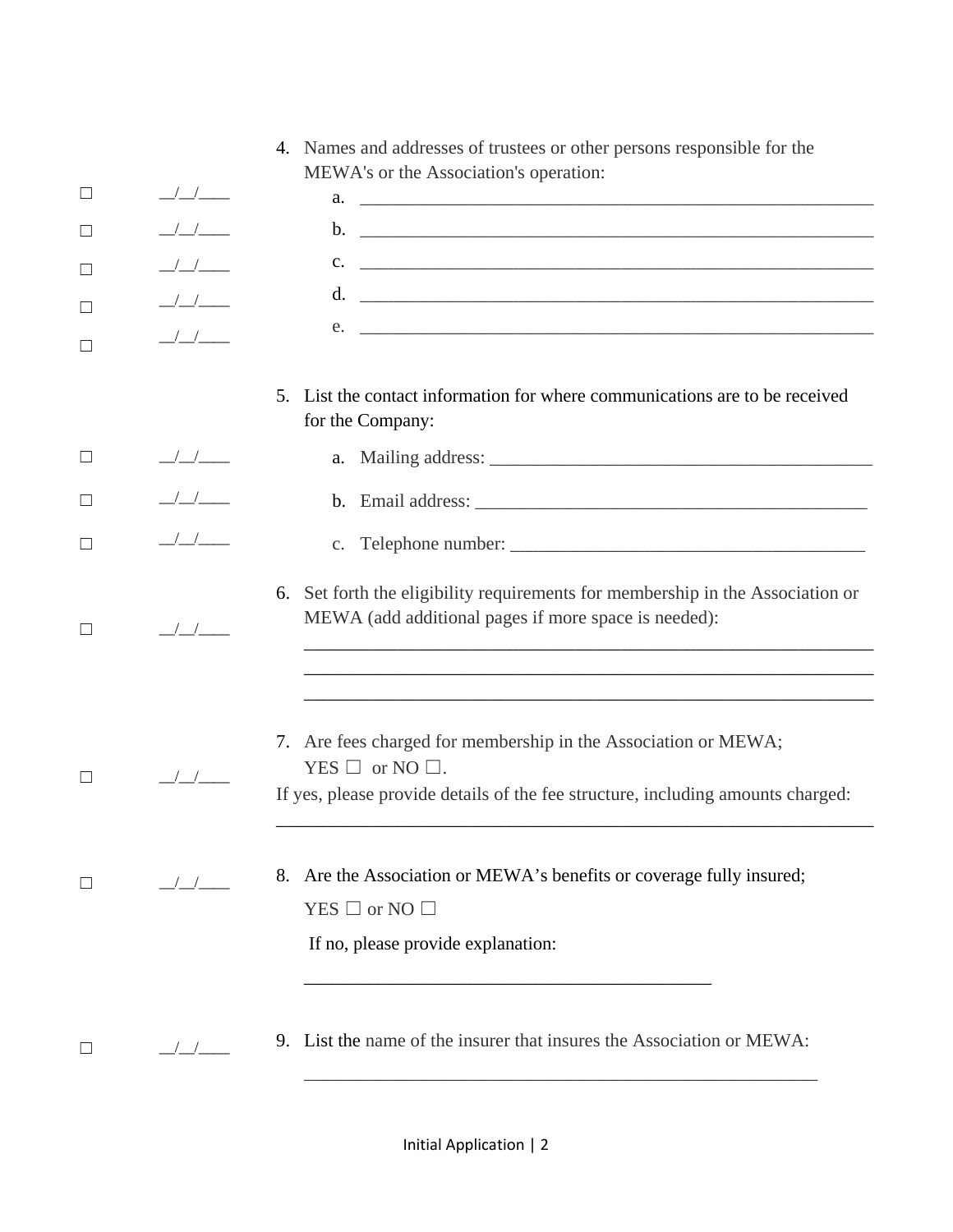$\frac{1}{2}$   $\frac{1}{2}$  $/$   $/$   $/$   $/$   $/$  $\frac{1}{2}$  $\frac{1}{2}$  $\frac{1}{1}$ "bona fide association" set forth in 18 *Del. C.* [§ 3506\(a\)?](http://delcode.delaware.gov/title18/c035/index.shtml) a. Has been actively in existence for at least 5 years YES  $\Box$  or NO  $\Box$ b. Has been formed and maintained in good faith for purposes other than obtaining insurance and does not condition membership on the purchase of association-sponsored insurance YES  $\Box$  or NO  $\Box$ c. Does not condition membership in the association on any health status-related factor relating to an individual (including an employee of an employer or a dependent of an employee) and clearly so states in all membership and application materials YES  $\Box$  or NO  $\Box$ d. Makes health insurance coverage offered through the association available to all members regardless of any health status-related factor relating to such members (or individuals eligible for coverage through a member) and clearly so states in all marketing and application materials YES  $\Box$  or NO  $\Box$ e. Does not make health insurance coverage offered through the association available other than in connection with a member of the association and clearly so states in all marketing and application materials YES  $\Box$  or NO  $\Box$ f. Provides and annually updates information necessary for the Commissioner to determine whether or not an association meets the definition of a bona fide association before qualifying as a bona fide association for the purposes of this chapter. YES  $\Box$  or NO  $\Box$ If no, please provide an explanation:

10. Does the Association or MEWA meet all of the following requirements of a

☐

 $\Box$ 

 $\Box$ 

 $\Box$ 

☐

☐

\_\_\_\_\_\_\_\_\_\_\_\_\_\_\_\_\_\_\_\_\_\_\_\_\_\_\_\_\_\_\_\_\_\_\_\_\_\_\_\_\_\_\_\_\_\_\_\_\_\_\_\_\_\_\_\_\_\_\_\_\_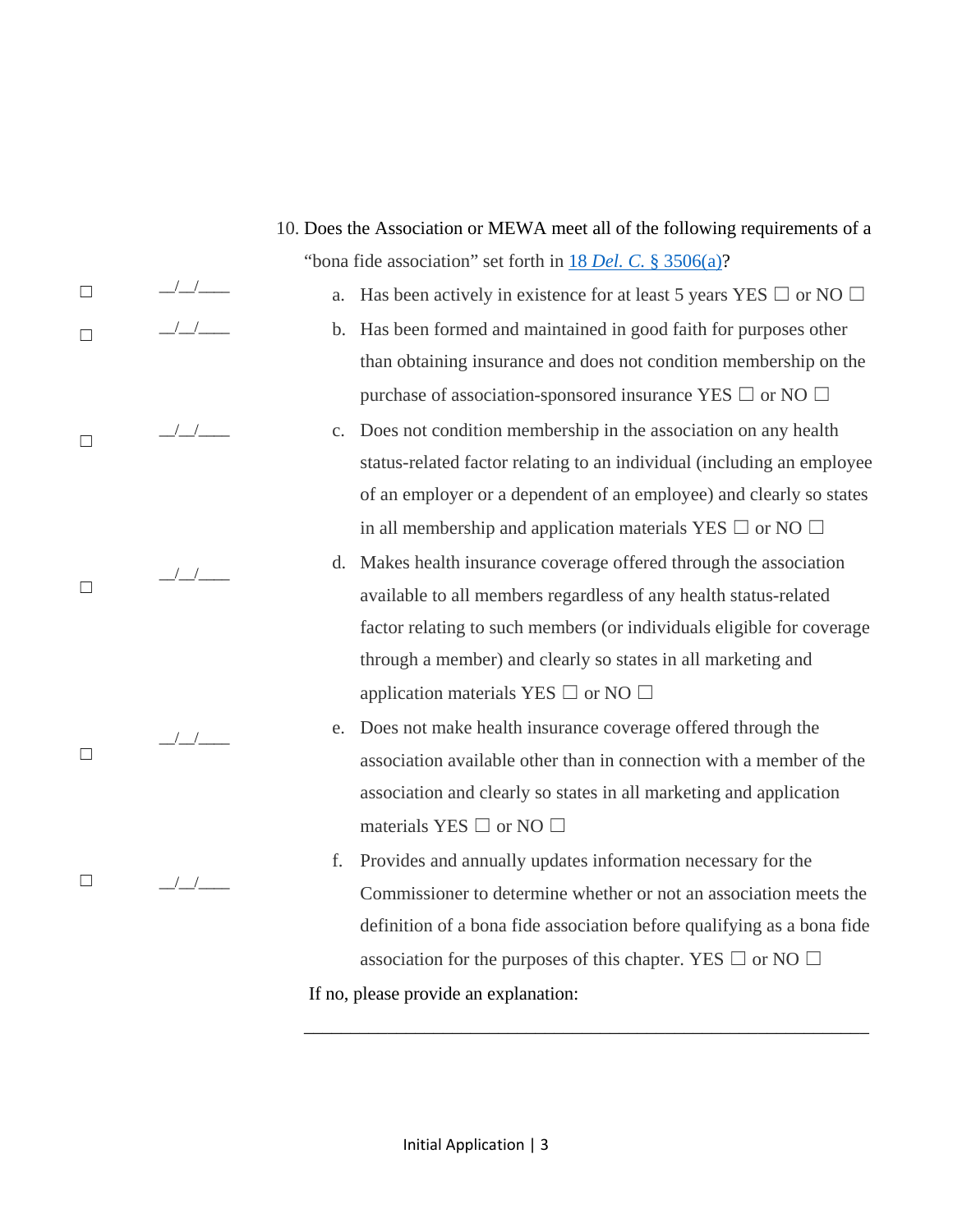|          |            | 11. Is the insurance policy offered by the Association or MEWA in compliance                                                                                   |
|----------|------------|----------------------------------------------------------------------------------------------------------------------------------------------------------------|
|          |            | with the following requirements as set forth in $18$ Del. C. § 3506(b)?                                                                                        |
| ⊔        | $\sqrt{2}$ | The policy may insure members of such association or associations,<br>a.                                                                                       |
|          |            | employees thereof or employees of members or 1 or more of the                                                                                                  |
|          |            | preceding or all of any class or classes thereof for the benefit of                                                                                            |
|          |            | persons other than the employer YES $\square$ or NO $\square$                                                                                                  |
| $\Box$   |            | The premium for the policy shall be paid from funds contributed by<br>$\mathbf{b}$ .                                                                           |
|          |            | the association or associations or by the employer members, or by                                                                                              |
|          |            | both, or from funds contributed by the covered persons or from both                                                                                            |
|          |            | the covered persons and the association, associations or employer                                                                                              |
|          |            | members. YES $\square$ or NO $\square$                                                                                                                         |
| П        |            | A policy on which no part of the premium is to be derived from<br>c.                                                                                           |
|          |            | funds contributed by the covered persons specifically for their                                                                                                |
|          |            | insurance must insure all eligible persons, except those who reject                                                                                            |
|          |            | such coverage in writing. YES $\square$ or NO $\square$                                                                                                        |
|          |            | If no, please provide an explanation:                                                                                                                          |
|          |            |                                                                                                                                                                |
|          |            | 12. Describe the Association or MEWA's membership requirements:                                                                                                |
| $\Box$   |            |                                                                                                                                                                |
| or MEWA: |            | 13. List the names, addresses, and qualifications of persons who will solicit,<br>negotiate, procure, or effect applications for coverage with the association |
|          |            |                                                                                                                                                                |
|          |            |                                                                                                                                                                |
|          |            |                                                                                                                                                                |
|          |            |                                                                                                                                                                |
|          |            |                                                                                                                                                                |
|          |            |                                                                                                                                                                |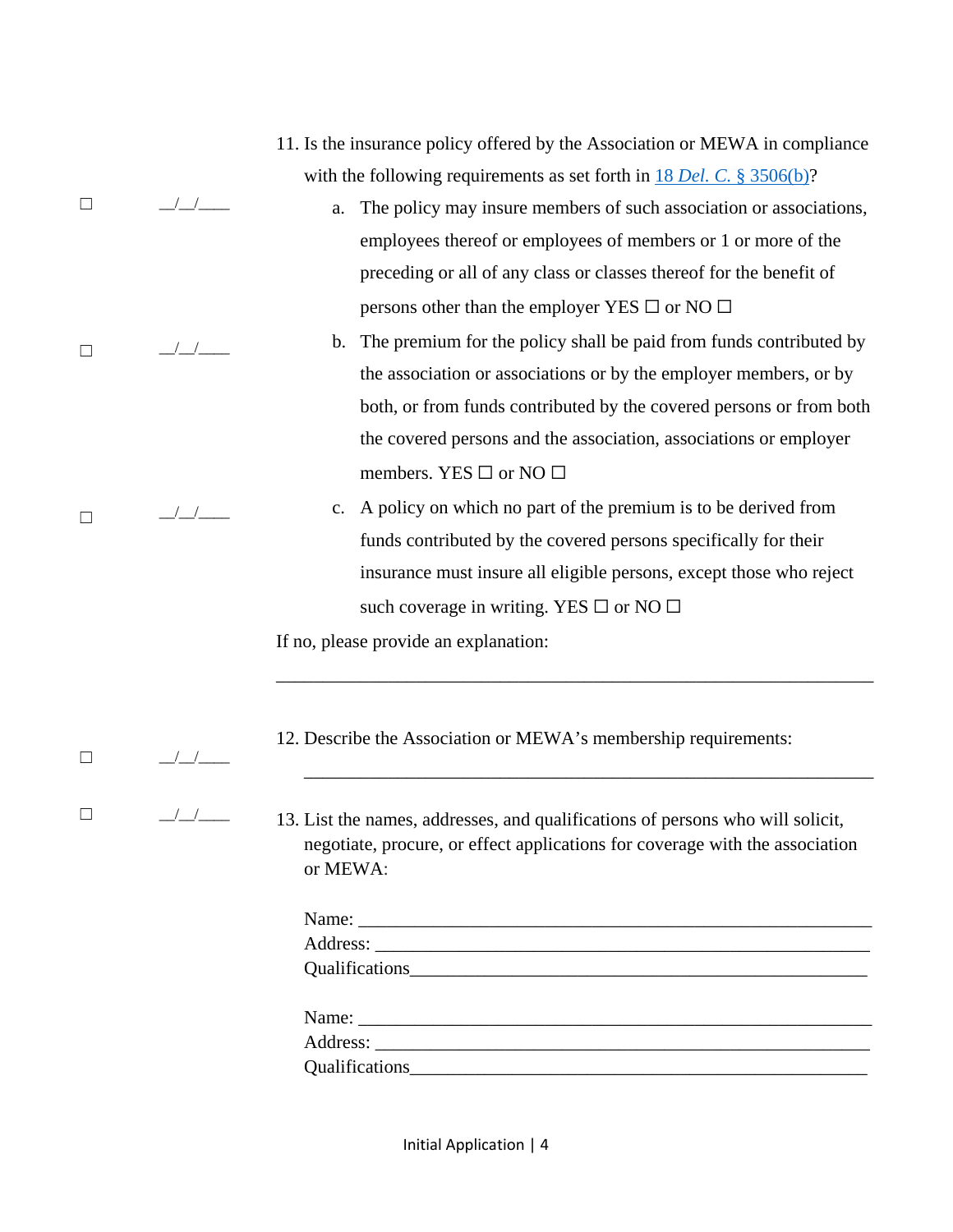| $\Box$ | $\frac{1}{2}$                                 | 14. List the names and addresses of all administrators and organizations,<br>including third party administrators or intermediaries, responsible for the<br>operation of the Association or MEWA that complies with the following:                        |
|--------|-----------------------------------------------|-----------------------------------------------------------------------------------------------------------------------------------------------------------------------------------------------------------------------------------------------------------|
| $\Box$ | $\sqrt{2}$                                    | The Association or MEWA contact shall be the person responsible<br>for filing all applicable forms and changes in information with the<br>Department:<br>Role: TPA $\Box$ , Intermediary $\Box$ , Other $\Box$ . If other, please<br>specify:             |
|        |                                               |                                                                                                                                                                                                                                                           |
|        |                                               |                                                                                                                                                                                                                                                           |
|        |                                               | Role: TPA $\Box$ , Intermediary $\Box$ , Other $\Box$ . If other, please<br>specify:                                                                                                                                                                      |
| П      | $\left  \begin{array}{c} \end{array} \right $ | The regulatory contact shall be the person responsible for receiving<br>notice of laws regulations, bulletins, and the like that may affect<br>the plan. Complete and attach Form D2.                                                                     |
|        |                                               |                                                                                                                                                                                                                                                           |
|        |                                               |                                                                                                                                                                                                                                                           |
| $\Box$ | $\frac{\sqrt{1-\mu}}{\sqrt{1-\mu}}$           | 15. Does the insurer offering the health benefit plan to the association or a<br>MEWA shall guarantee acceptance of all persons within the association or<br>MEWA and their dependents as required by 18 DE Admin. Code § 7.5?<br>$YES \Box$ or NO $\Box$ |
| $\Box$ | $\frac{\sqrt{2}}{\sqrt{2}}$                   | 16. Does the health benefit plan provide all of the benefits listed in 18 DE<br>Admin. Code § 8.0? YES $\Box$ or NO $\Box$                                                                                                                                |
| $\Box$ | $\frac{\sqrt{2}}{\sqrt{2}}$                   | 17. Does the health benefit plan meet all of the membership requirements of $\frac{18}{18}$<br>DE Admin. Code § 9.0? YES $\Box$ or NO $\Box$                                                                                                              |
| $\Box$ |                                               | 18. Does the health benefit plan comply with the notice requirements of $18$ DE<br>Admin. Code § 10.0? YES $\Box$ or NO $\Box$                                                                                                                            |
| $\Box$ | $\frac{1}{\sqrt{2}}$                          | 19. Does the health benefit plan comply with the enrollment requirements in $\frac{18}{18}$<br>DE Admin. Code § 11.0 and 18 Del. C. § 3571J? YES $\square$ or NO $\square$                                                                                |

Initial Application | 5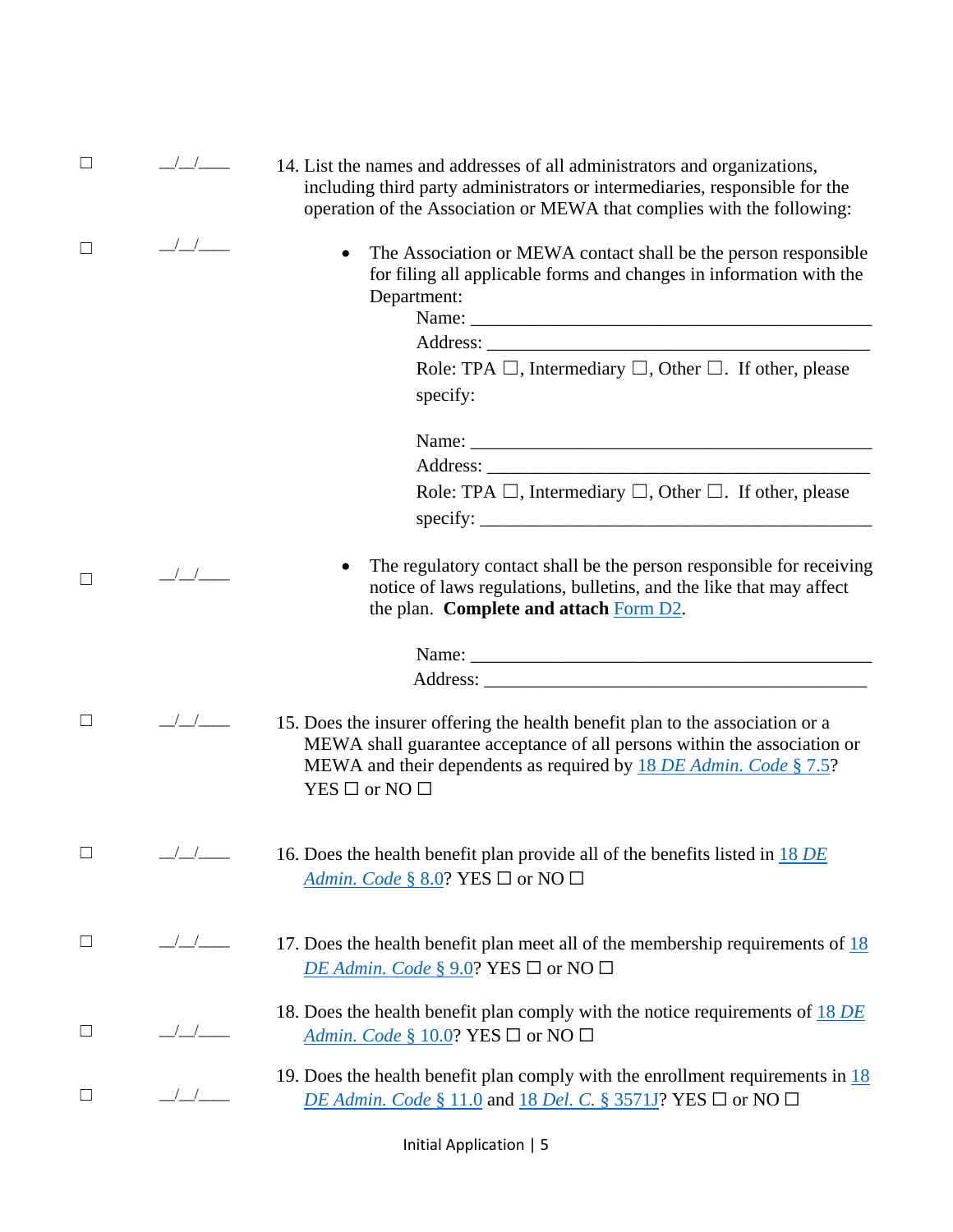$\Box$   $\Box$  20. Attach a copy of each of the following documents:

- a. Any policy or contract describing the benefits offered by the Association or MEWA.
- b. The organizational documents of the Association or MEWA, including but not limited to:
	- i. Articles of incorporation;
	- ii. By-laws; or
	- iii. Trust instrument;
- c. The Association or MEWA's certificate of good standing from the state in which association or MEWA is registered as a business;
- d. Any document executed by an employer to become a member of the Association, including application for membership in the association;
- e. The [biographical affidavits](https://www.naic.org/documents/industry_ucaa_form11.pdf) for all trustees, officers, directors, and other members of the Association or MEWA's governing body who are responsible for the operation of the Association or MEWA;
- f. All current policies or contracts of insurance issued to the Association or MEWA that provide coverage for health care benefits and services to be offered in Delaware.;
- g. All current contracts between the Association or MEWA and insurers to provide coverage for health care benefits and services to be offered in Delaware;
- h. All current advertising and marketing materials used by the association or MEWA;
- i. A completed [UCAA Form 12](https://www.naic.org/documents/industry_ucaa_form12.pdf) (registered agent for service of process form).
- j. The most recent audited financial statement as defined in 18 *[DE.](http://regulations.delaware.gov/AdminCode/title18/1400/1405.shtml#TopOfPage)  [Admin. Code](http://regulations.delaware.gov/AdminCode/title18/1400/1405.shtml#TopOfPage)* § 1405-12.0.
- k. The most recent M-1 form as filed with United States Department of Labor.
- l. Documentation reflecting a minimum surplus that is not less than \$500,000, regardless of whether the insurer directly bills certificate holders for premiums on behalf of the Association or MEWA or if the Association or MEWA bills its members for premiums and remits the premiums to the insurer.
- m. A certified copy of a surety bond sufficient to cover 20% of the Association's or MEWA's annual premium for Delaware members that is in a form to be approved by the Commissioner and has been issued by an insurer or surety licensed to transact such business in Delaware, or by a surplus lines insurer on Delaware's approved list.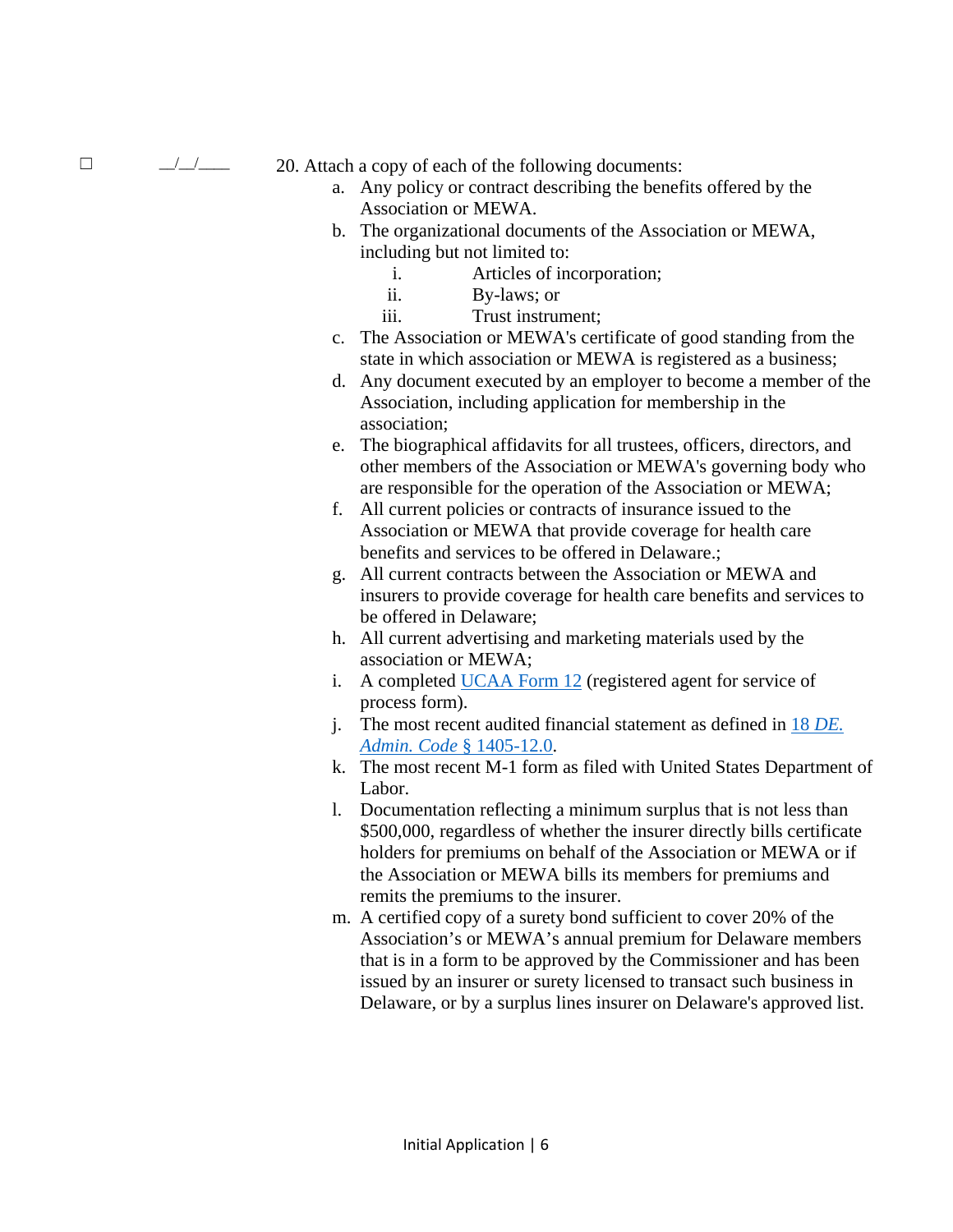- 21. Send the completed application and all supporting documents electronically to [BERG@delaware.gov.](mailto:BERG@delaware.gov)
- 22. Remit filing fee in the amount of **\$1000** by check, made payable to **Delaware Department of Insurance** (checks with an incorrect payee will be rejected).

**Mail to:** Delaware Department of Insurance Attn: BERG 841 Silver Lake Blvd. Dover, DE 19904

## **Note that the time frames for Department review set forth in 18** *[DE. Admin. Code](http://regulations.delaware.gov/AdminCode/title18/1400/1405.shtml#TopOfPage)* **§ [1405-4.4 and 4.5](http://regulations.delaware.gov/AdminCode/title18/1400/1405.shtml#TopOfPage) will begin on the date that the Department receives the applicant's check, not from the date that the Department receives the application by email.**

The Undersigned hereby swear and affirm that the foregoing statements and information regarding the correct of the correct of the correct of the correct of the correct.

(Name of Association/MEWA)

\_\_\_\_\_\_\_\_\_\_\_\_\_\_\_\_\_\_\_\_\_\_\_\_\_\_\_\_\_\_\_\_\_\_ \_\_\_\_\_\_\_\_\_\_\_\_ **Signature of Officer, Director, or Trustee** Date

\_\_\_\_\_\_\_\_\_\_\_\_\_\_\_\_\_\_\_\_\_\_\_\_\_\_\_\_\_\_\_\_\_\_ Printed Name

State of  $\qquad \qquad$  ) )ss: County of  $\qquad \qquad$  )

Sworn before me this \_\_\_\_\_\_ day of \_\_\_\_\_\_\_\_\_\_\_\_\_\_\_\_,\_\_\_\_\_

Notary Public

My Commission Expires: \_\_\_\_\_\_\_\_

\_\_\_\_\_\_\_\_\_\_\_\_\_\_\_\_\_\_\_\_\_\_\_\_\_\_\_\_\_\_\_\_\_\_\_\_